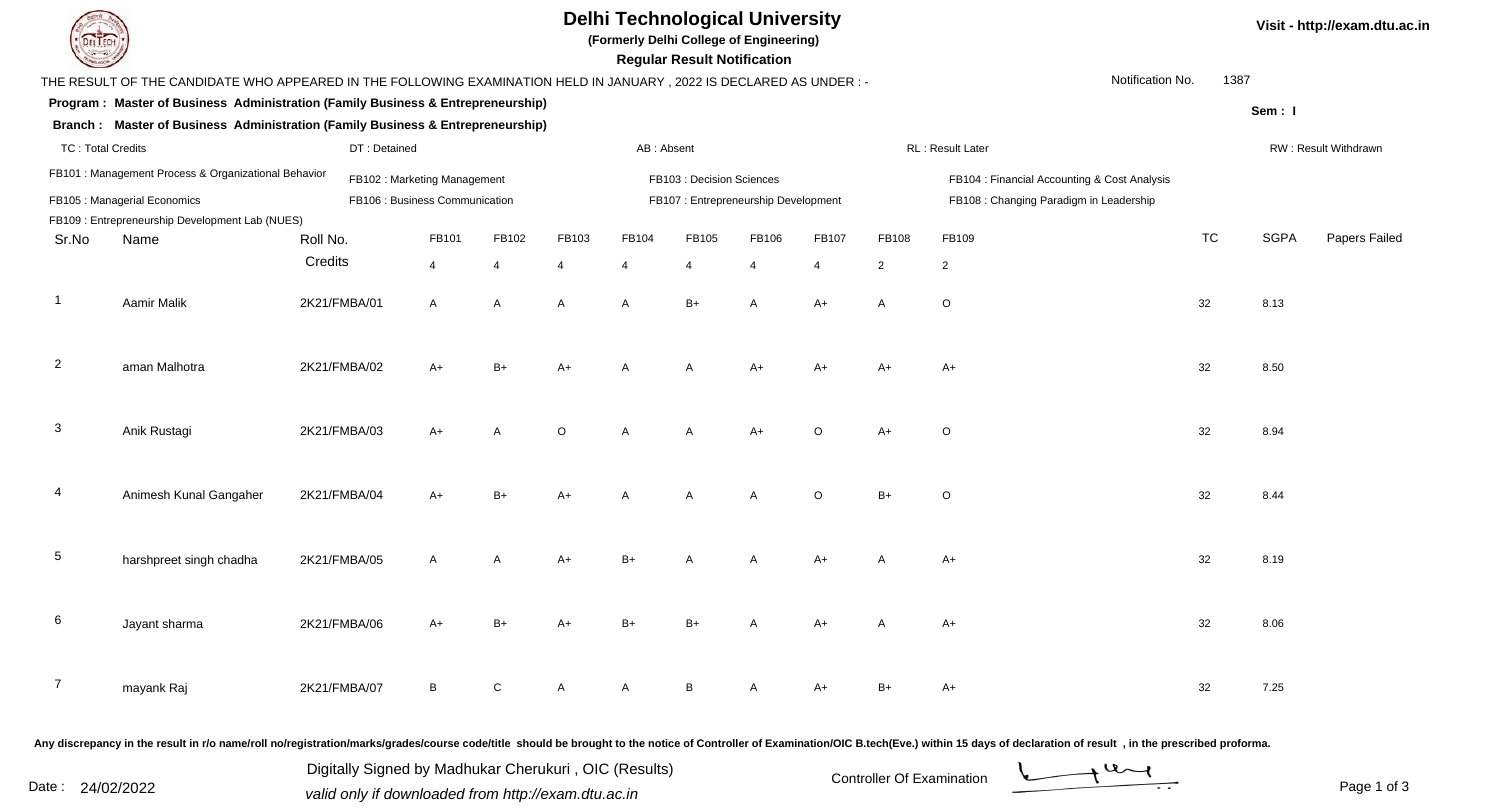| <b>Delhi Technological University</b><br>(Formerly Delhi College of Engineering)<br><b>Regular Result Notification</b>                            |                                                                                  |              |                                |                |                           |              |       |                                              |                |                                         |                      | Visit - http://exam.dtu.ac.in |             |               |
|---------------------------------------------------------------------------------------------------------------------------------------------------|----------------------------------------------------------------------------------|--------------|--------------------------------|----------------|---------------------------|--------------|-------|----------------------------------------------|----------------|-----------------------------------------|----------------------|-------------------------------|-------------|---------------|
| Notification No.<br>1387<br>THE RESULT OF THE CANDIDATE WHO APPEARED IN THE FOLLOWING EXAMINATION HELD IN JANUARY , 2022 IS DECLARED AS UNDER : - |                                                                                  |              |                                |                |                           |              |       |                                              |                |                                         |                      |                               |             |               |
|                                                                                                                                                   | Program : Master of Business Administration (Family Business & Entrepreneurship) |              |                                |                |                           |              |       |                                              |                |                                         |                      |                               | Sem: I      |               |
|                                                                                                                                                   | Branch: Master of Business Administration (Family Business & Entrepreneurship)   |              |                                |                |                           |              |       |                                              |                |                                         |                      |                               |             |               |
| <b>TC: Total Credits</b><br>DT: Detained                                                                                                          |                                                                                  |              |                                |                | AB: Absent                |              |       |                                              |                | RL: Result Later                        | RW: Result Withdrawn |                               |             |               |
| FB101 : Management Process & Organizational Behavior<br>FB102: Marketing Management                                                               |                                                                                  |              |                                |                | FB103 : Decision Sciences |              |       | FB104 : Financial Accounting & Cost Analysis |                |                                         |                      |                               |             |               |
|                                                                                                                                                   | FB105 : Managerial Economics                                                     |              | FB106 : Business Communication |                |                           |              |       | FB107: Entrepreneurship Development          |                | FB108 : Changing Paradigm in Leadership |                      |                               |             |               |
|                                                                                                                                                   | FB109 : Entrepreneurship Development Lab (NUES)                                  |              |                                |                |                           |              |       |                                              |                |                                         |                      |                               |             |               |
| Sr.No                                                                                                                                             | Name                                                                             | Roll No.     | FB101                          | FB102          | FB103                     | FB104        | FB105 | FB106                                        | FB107          | FB108                                   | FB109                | <b>TC</b>                     | <b>SGPA</b> | Papers Failed |
|                                                                                                                                                   |                                                                                  | Credits      | 4                              | $\overline{4}$ |                           | 4            |       | $\overline{4}$                               | $\overline{4}$ | $\overline{2}$                          | $\overline{2}$       |                               |             |               |
| 8                                                                                                                                                 | Ramneek Yadav                                                                    | 2K21/FMBA/09 | A+                             | A              | $A+$                      | $B+$         | A+    | $A+$                                         | $\circ$        | $A+$                                    | $\mathsf O$          | 32                            | 8.81        |               |
| 9                                                                                                                                                 | ROHAN ARORA                                                                      | 2K21/FMBA/10 | A+                             | $B+$           | $A+$                      |              | A+    | А                                            | $A+$           | A                                       | A+                   | 32                            | 8.44        |               |
| 10                                                                                                                                                | <b>ROHAN BAHRY</b>                                                               | 2K21/FMBA/11 | А                              | $B+$           | A+                        |              |       |                                              | $A+$           |                                         | A+                   | 32                            | 8.31        |               |
| 11                                                                                                                                                | SAMRIDDH KARAN<br><b>AGARWAL</b>                                                 | 2K21/FMBA/12 | А                              | B              | $A+$                      | $B+$         |       | A+                                           |                |                                         | A+                   | 32                            | 8.06        |               |
| 12                                                                                                                                                | Sarthak Munjal                                                                   | 2K21/FMBA/13 | А                              | C              | $A+$                      |              | $B+$  |                                              | $\Omega$       | Α                                       | $\circ$              | 32                            | 8.00        |               |
| 13                                                                                                                                                | <b>SUKRITI GARG</b>                                                              | 2K21/FMBA/14 | $A+$                           | A              | $\overline{O}$            | A            | A     | $A+$                                         | $A+$           | A                                       | $\circ$              | 32                            | 8.75        |               |
| 14                                                                                                                                                | Yash Mohan Gautam                                                                | 2K21/FMBA/15 | A                              | $\mathsf{A}$   | $A+$                      | $\mathsf{A}$ | A     | $\mathsf{A}$                                 | A+             | A+                                      | $\circ$              | 32                            | 8.44        |               |
|                                                                                                                                                   |                                                                                  |              |                                |                |                           |              |       |                                              |                |                                         |                      |                               |             |               |

Any discrepancy in the result in r/o name/roll no/registration/marks/grades/course code/title should be brought to the notice of Controller of Examination/OIC B.tech(Eve.) within 15 days of declaration of result ,in the p

Digitally Signed by Madhukar Cherukuri, OIC (Results)<br>Date : 24/02/2022 valid only if downloaded from http://exam.dtu.ac.in Digitally Signed by Madhukar Cherukuri , OIC (Results) valid only if downloaded from http://exam.dtu.ac.in